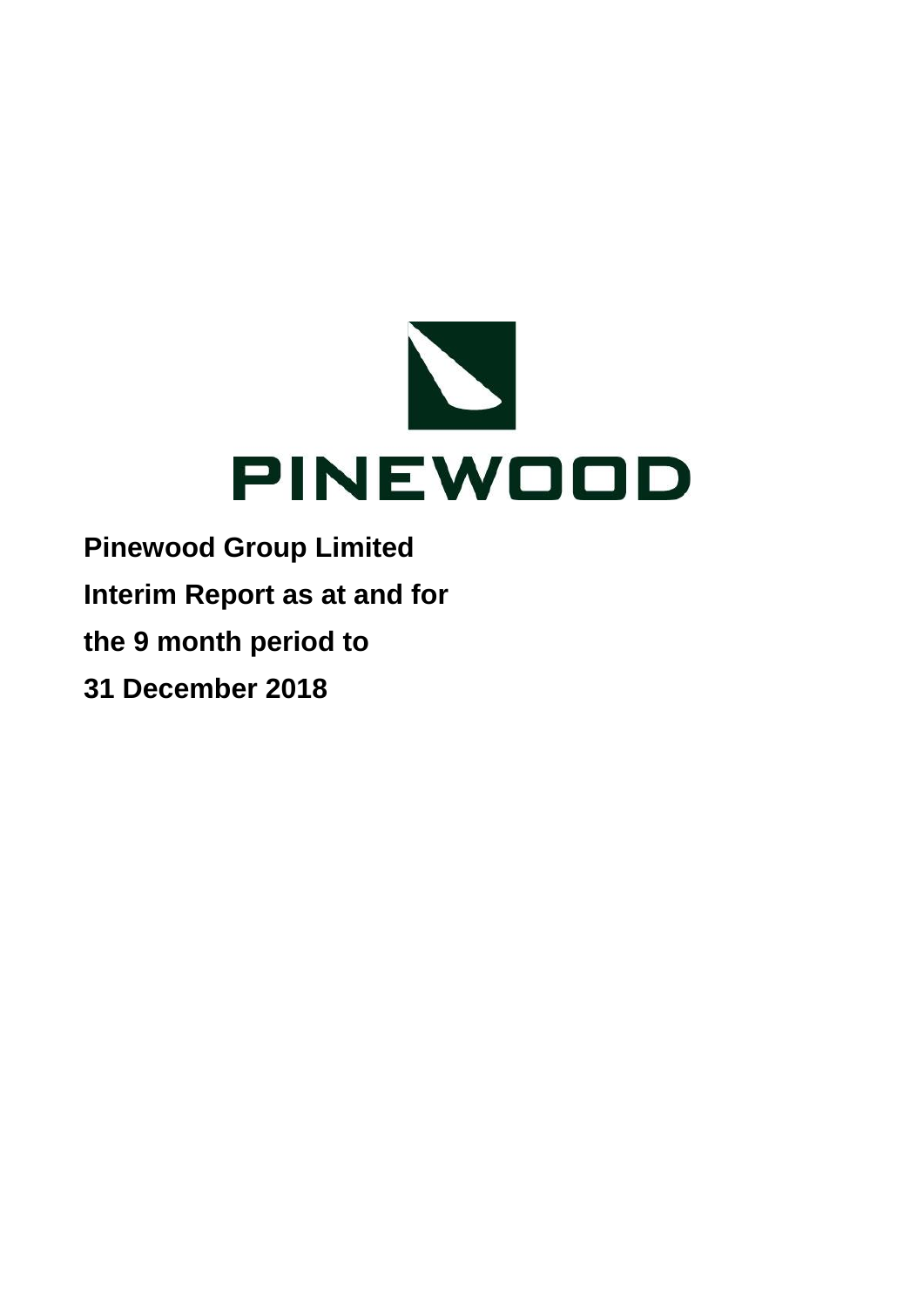# **Third quarter highlights**

### **Operational and industry highlights**

Demand for production space continues to exceed capacity at Pinewood and Shepperton thereby supporting the need for expansion.

- Stage occupancy of 93%, in the 9 months to December 2018, at our UK studios.
- Total UK spend for film in 2018 was £1.9 billion, second highest level on record.

# **Strategic highlights**

- Pinewood East Phase 2 works are progressing on time and on budget.
- On 12 February 2019, Spelthorne Borough Council's Planning Committee resolved to grant outline planning permission for the improvement and expansion of Shepperton Studios. Due to the scale of the application, it has now been referred to the Secretary of State for Housing, Communities and Local Government for his consideration, with a decision expected in the Spring.
- On 14 February 2019, the Company completed the acquisition of Alderbourne Farm, c.80 acres adjacent to Pinewood Studios.

### **Financial highlights**

The table below provides an overview of key performance indicators for the period:

|                                          | 9 month<br>period ended<br>31 Dec 2018<br>£'000 | 9 month<br>period ended<br>31 Dec 2017<br>£'000 | Year<br>ended<br>31 Mar 2018<br>£'000 |
|------------------------------------------|-------------------------------------------------|-------------------------------------------------|---------------------------------------|
| Stage occupancy                          | 93%                                             | 95%                                             | 93%                                   |
| Turnover (Media Services)                | 63,554                                          | 60,530                                          | 79,690                                |
| Adjusted EBITDA                          | 32,913                                          | 31,793                                          | 42,338                                |
| Adjusted EBITDA margins                  | 51.8%                                           | 52.5%                                           | 53.1%                                 |
| Cash generated from operations           | 34,760                                          | 14,546                                          | 23,624                                |
| Capital expenditure<br>Adjusted net debt | (21, 317)<br>(207,059)                          | (5,205)<br>(210,708)                            | (133, 873)<br>(207,681)               |

### *Turnover*

YTD 2018/19 turnover, attributable to Media Services, has increased by 5.0% versus prior year, increasing from £60.5 million for YTD 2017/18 to £63.6 million in YTD 2018/19. The year on year increase is principally due to production scheduling resulting in higher other production accommodation revenues, resale fee revenue following the cancellation of certain contracted bookings, production facility rate card increases and a high volume of projects in Creative Services.

### *Adjusted EBITDA*

Adjusted EBITDA increased to £32.9 million in YTD 2018/19 from £31.8 million in YTD 2017/18 principally due to (i) the increase in revenue commented above, coupled with (ii) an improvement in gross margins resulting from the cessation of a number of non-core, loss making activities, (iii) a decrease in administrative expenses attributable to reduced staff costs and ceased activities, offset by (iv) reduced activity in Atlanta.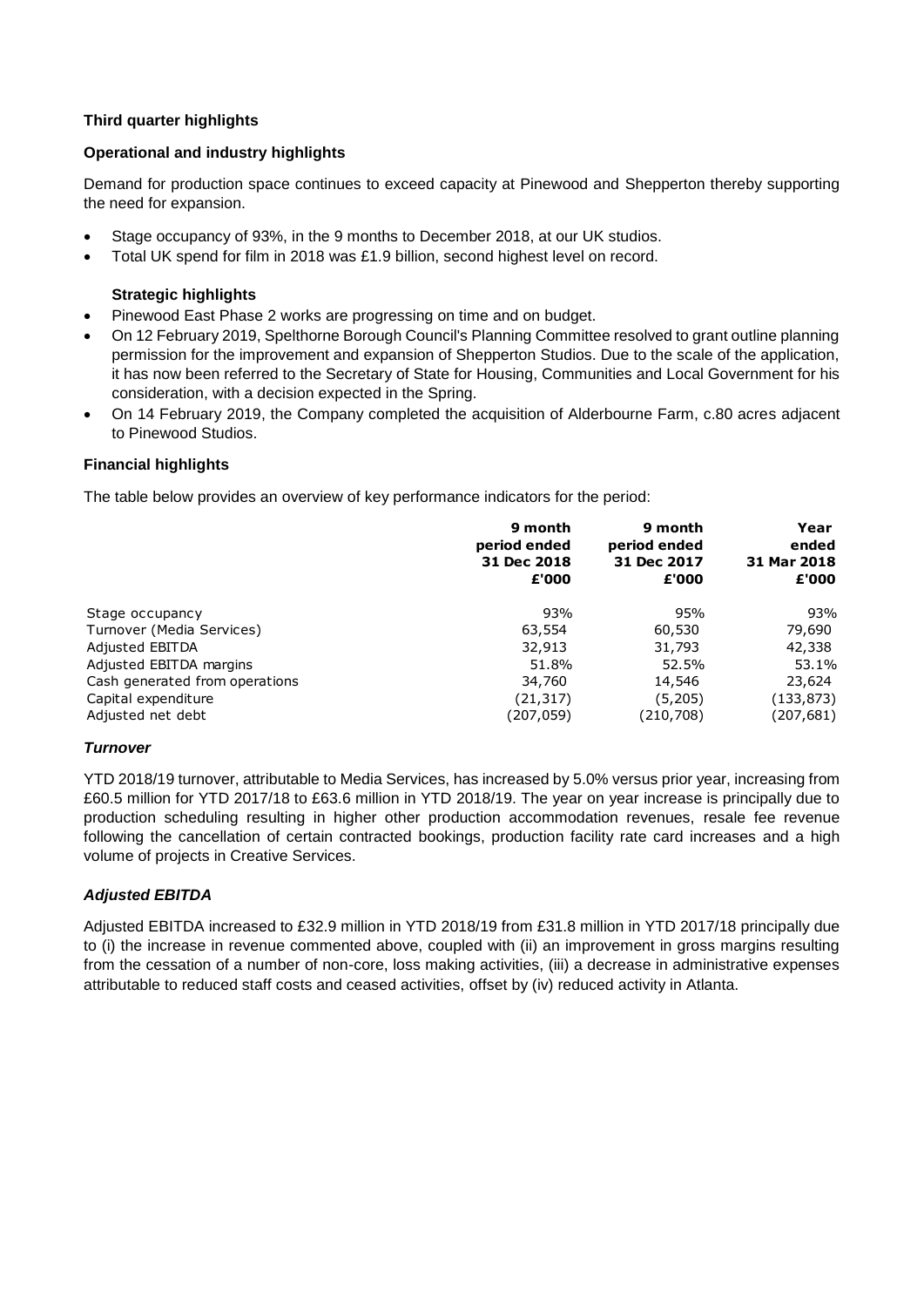## **Reconciliation of profit on ordinary activities after taxation/profit after tax to adjusted EBITDA**

|                                                          | Year<br>to date | Year        | Year<br>ended |
|----------------------------------------------------------|-----------------|-------------|---------------|
|                                                          |                 | to date     |               |
|                                                          | 31 Dec 2018     | 31 Dec 2017 | 31 Mar 2018   |
|                                                          | £'000           | £'000       | £'000         |
| Profit on ordinary activities                            | 15,975          | 17,171      | 24,358        |
| Net Interest payable                                     | 4,343           | 2,138       | 2,294         |
| Tax charge on profit on ordinary activities              | 3,994           | 5,225       | 5,905         |
| Depreciation of property, plant and equipment            | 6,503           | 6,572       | 8,811         |
| Amortisation of goodwill                                 | 420             | 420         | 560           |
| Amortisation of long-term assets                         |                 |             |               |
| Exceptional items                                        | 674             | (144)       | (549)         |
| Operating loss attributable to Media Investment (ceased) | 60              | 387         | 905           |
| Loss on disposal of property, plant and equipment        | 944             | 24          | 54            |
| <b>Adjusted EBITDA</b>                                   | 32,913          | 31,793      | 42,338        |

### *Cash flow and capital expenditure*

Cash generated from operations increased to £34.8 million in YTD 2018/19 from £14.5 million in YTD 2017/18. This is principally driven by increased operating profit as a result of the cessation of certain activities and reduced admin expenses and changes in working capital, as a result of the timing of receipts from some of our leases and productions.

### **Paul Golding, CEO, commented**

Pinewood and Shepperton Studios in the UK continue to perform strongly and in line with expectations.

The Company continues to work on its strategic initiatives, including the construction of c.200,000 square feet of space in the second phase of Pinewood East. Importantly, we remain on budget and on-track to complete the development in H2 of FY20.

The Company is encouraged by Spelthorne Borough Council's decision to grant outline planning consent for the improvement and expansion of Shepperton Studios. With support from the Secretary of State for Housing, Communities and Local Government, this decision will allow us to continue our investment in the studio and thus provide considerable benefits to the community of Spelthorne. Throughout the evolution of the project we have partnered with residents, businesses and members of the film industry and we thank them for their input and support.

### **General information**

Pinewood is the leading independent provider of the real estate that is required for the production of film and television content. Founded in 1936 and headquartered in the United Kingdom, Pinewood owns premium, large-scale facilities also known as studios, for hosting film, television and other media productions. Our freehold studios are located in prime locations near London and make Pinewood a preferred choice for major film production companies, including Disney, Universal Studios and Warner Bros. Pinewood branded studios have hosted over 2,000 films, among them at least 145 Oscar winners, 201 BAFTA winners and numerous blockbuster film productions with budgets of over \$100.0 million.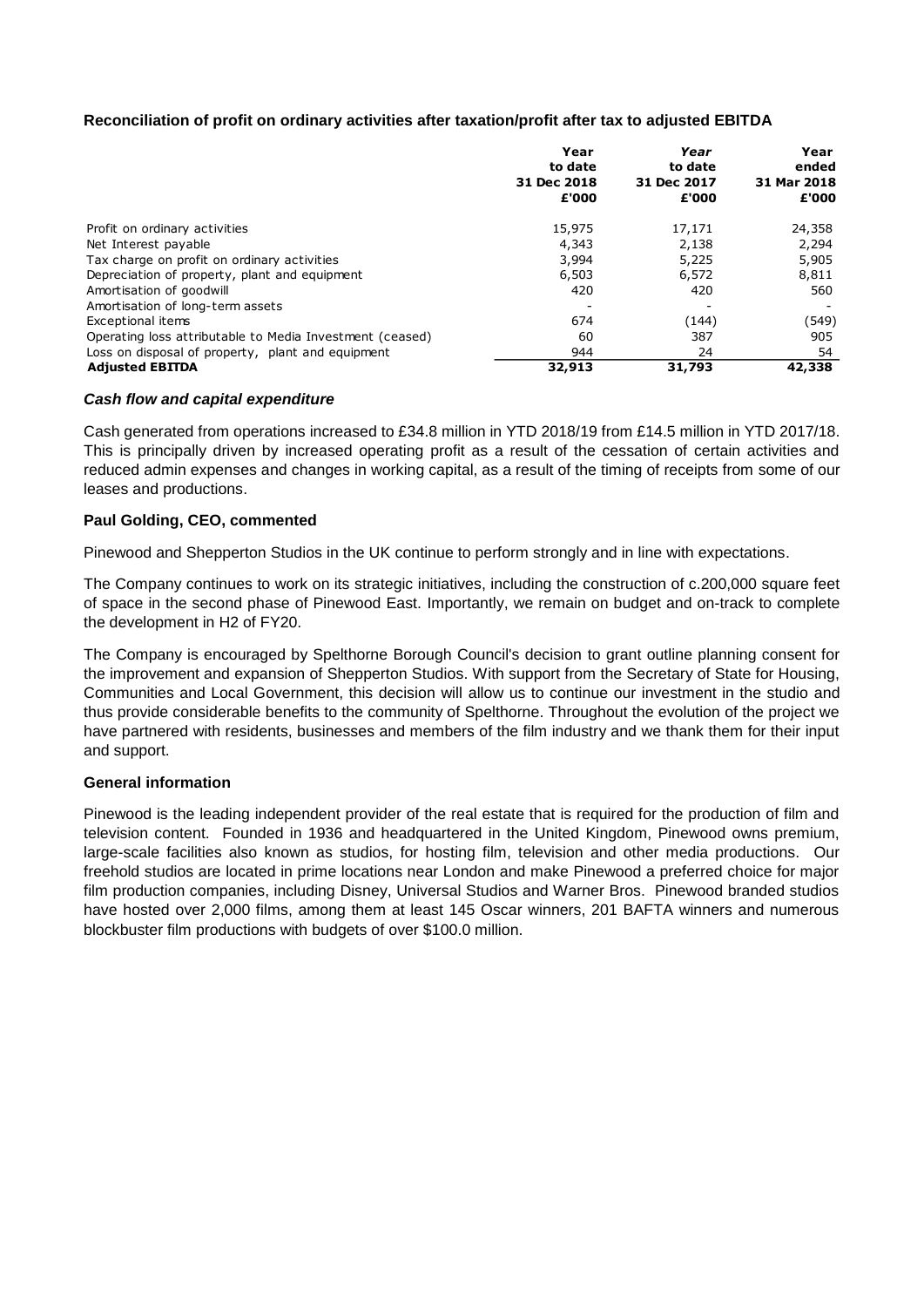# **Presentation of financial information**

Unless otherwise indicated, the financial information presented in this interim report is the historical consolidated financial information of the Group.

This interim report includes or derives information from the following financial sources:

- The unaudited consolidated financial information of the Group as of and for the 3 months ended 31 December 2018 ("Q3 2018/19", "Q3 FY19"), and the comparative period as of and for the 3 months ended 31 December 2017 ("Q3 2017/18" or "Q3 FY18"), prepared in accordance with FRS 102.
- The unaudited consolidated financial information of the Group as of and for the 9 months ended 31 December 2018 ("Q3 YTD 2018/19", "Q3 YTD FY19", or "YTD 2018/19"), and the comparative period as of and for the 9 months ended 31 December 2017 ("Q3 YTD 2017/18", "Q3 YTD FY18", or "YTD 2017/18"), prepared in accordance with FRS 102.
- The audited consolidated financial information of the Group as of and for the year ended 31 March 2018 ("FY 2017/18") is prepared in accordance with FRS 102. The financial year for the Group runs from 1 April following the previous financial year end to 31 March each calendar year.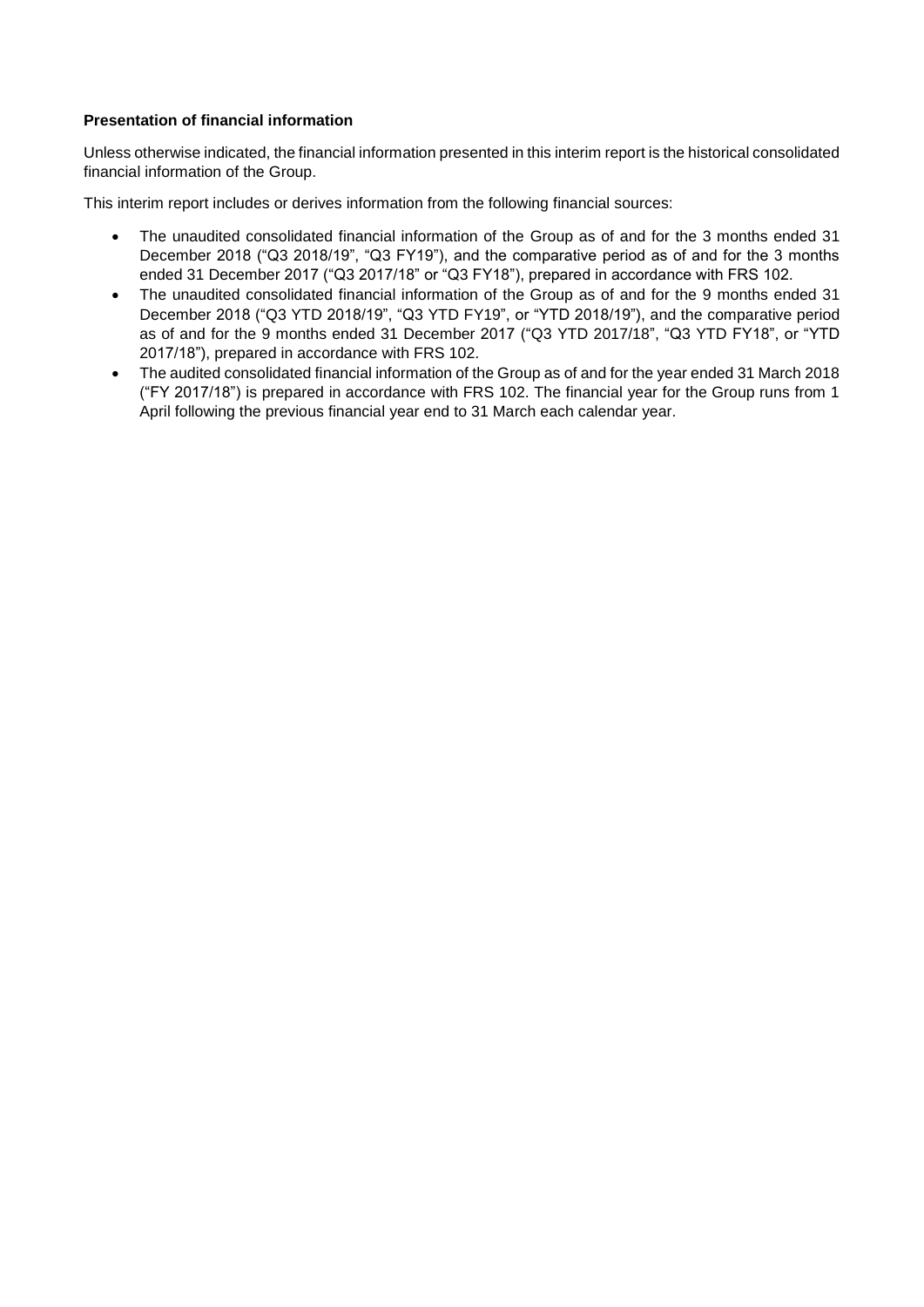### **Further information for the noteholders**

This interim report was prepared in accordance with the indenture dated 13 December 2017 among Pinewood Finco PLC, as issuer, the guarantors named therein, Deutsche Trustee Company Limited, as Trustee, and Deutsche Bank AG London Branch, as security agent and as paying agent.

This interim report may include forward-looking statements. All statements other than statements of historical fact included in this interim report, including those regarding the Group's financial position, business and acquisition strategy, plans and objectives of management for future operations are forward-looking statements. Such forward-looking statements involve known and unknown risks, uncertainties and other factors which may cause the actual results, performance or achievements of the Group, or industry results, to be materially different from any future results, performance or achievements expressed or implied by such forward-looking statements.

Such forward-looking statements are based on numerous assumptions regarding the Group's present and future business strategies and the environment in which the Group will operate in the future. Many factors could cause the Group's actual results, performance or achievements to differ materially from those in the forwardlooking statements. Forward-looking statements should, therefore, be construed in light of such risk factors and undue reliance should not be placed on forward-looking statements. These forward-looking statements speak only as of the date of this interim report. The Group expressly disclaims any obligations or undertaking, except as required by applicable law and regulations to release publicly any updates or revisions to any forward-looking statement contained herein to reflect any change in the Group's expectations with regard thereto or any changes in events, conditions or circumstances on which any such statement is based.

The financial results presented in this presentation are preliminary and may change. This financial information includes calculations or figures that have been prepared internally by management and have not been reviewed or audited by our independent chartered accounting firm. There can be no assurance that the Group's actual results for the period presented herein will not differ from the preliminary financial data presented herein and such changes could be material. This preliminary financial data should not be viewed as a substitute for full financial statements prepared in accordance with FRS 102 and is not necessarily indicative of the results to be achieved for any future periods. This preliminary financial information, and previously reported amounts, could be impacted by the effects of further review by the Board of Directors.

### **Use of non-FRS 102 financial information**

This interim report contains certain non-UK GAAP and non-IFRS financial measures and ratios, including, Adjusted EBITDA, Adjusted EBITDA margin, cash conversion, and certain other measures (collectively, "**Non-GAAP Measures**") that are not required by, or presented in accordance with UK GAAP, IFRS or the accounting measures of any other jurisdiction.

In this interim report, "Adjusted EBITDA" is calculated as profit on ordinary activities before interest receivable and similar income, interest payable and similar charges, tax (credit)/charge on profit on ordinary activities, depreciation of property, plant and equipment, depreciation of investment property, impairment of long-term assets, amortization of goodwill, amortization of long-term assets, exceptional items, operating loss attributable to Media Investment (ceased) and (gain)/loss on disposal of property, plant and equipment.

In this interim report, "Adjusted EBITDA margin" is calculated as Adjusted EBITDA (which includes the impact of income from participating interests and based on financial statements prepared in accordance with UK GAAP) divided by turnover (excluding Media Investment (ceased)) (which does not include the impact of income from participating interests).

In this interim report, "adjusted net debt" is calculated as net debt less the loan to parent and unamortised loan issue costs.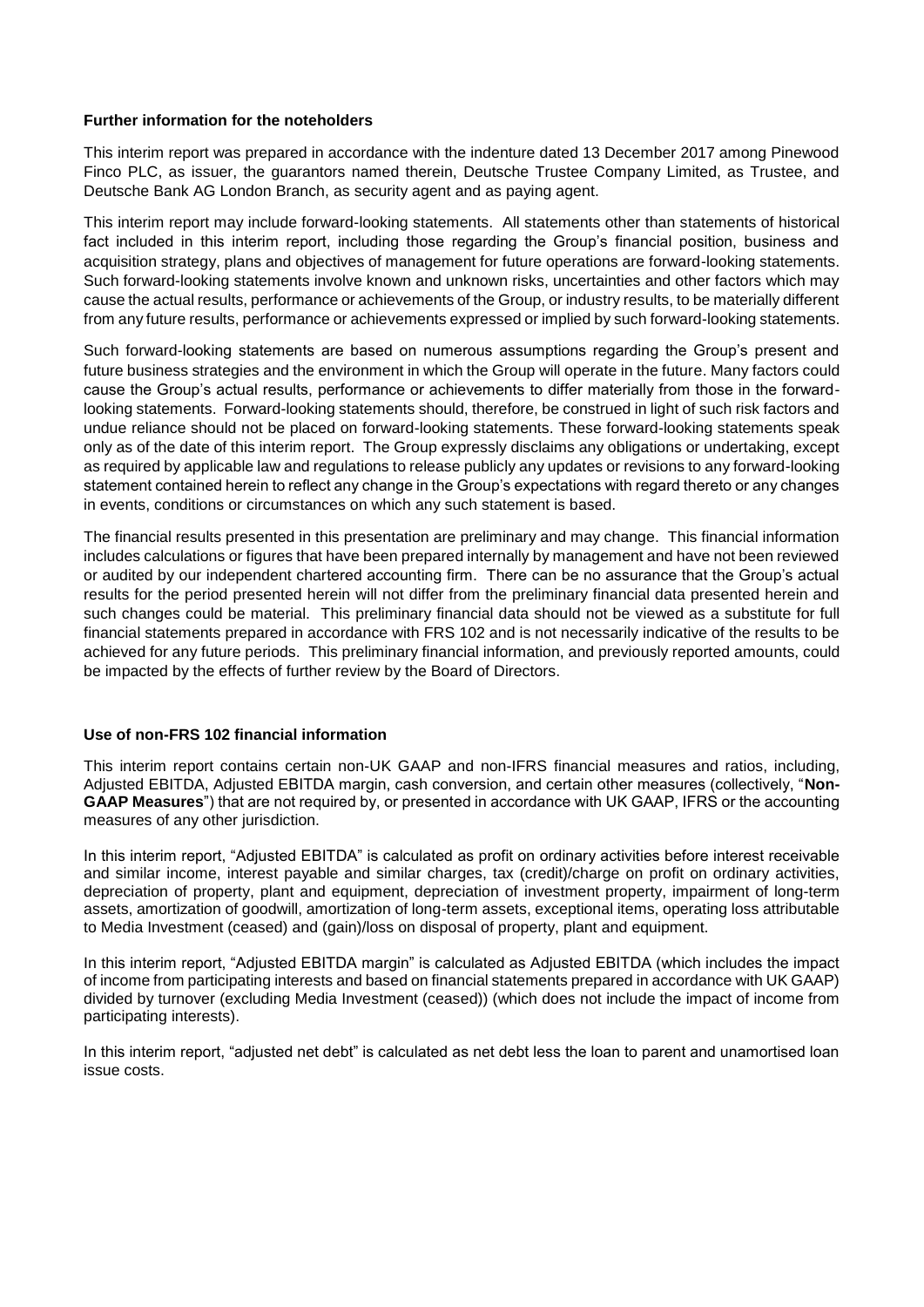### **Results of operation**

### **Third Quarter 2018/19 compared with Third Quarter 2017/8**

#### *Turnover*

| £ thousands           | Q3 2018/19 | Q3 2017/8 | % Change |
|-----------------------|------------|-----------|----------|
| Media Services        | 20,370     | 19.912    | 2%       |
| Media Investment      | -          | 299       |          |
| <b>Group Turnover</b> | 20,370     | 20,211    | $1\%$    |

Turnover attributable to Media Services was £20.4 million in Q3 2018/19, an increase of 2.3%, £0.5 million, compared to Q3 2017/18.

Group turnover increased by £0.2 million, from £20.2 million in Q3 2017/18 to £20.4 million in Q3 2018/19 reflecting the increase in Media Services partially offset by the cessation of the Media Investment activity.

#### *Cost of sales*

Cost of sales expenses decreased by £1.2 million to £10.0 million in Q3 2018/19 from £11.2 million in Q3 2017/18. The cessation of non-core loss making activities and reduced international activity costs were the primary causes of this decrease.

### *Gross Profit*

Gross profit increased from £9.0 million in Q3 2017/18 to £10.3 million in Q3 2018/19 for the reasons set out above. Gross margin increased from 44.4% in Q3 2017/18 to 50.8% in Q3 2018/19 reflecting the growth in core Media Services activity year on year and the impact of ceased non-core loss making activities.

#### *Selling and distribution costs*

Selling and distribution costs increased from £0.5 million in Q3 2017/18 to £0.6 million in Q3 2018/19 principally due to staff cost reductions and movements in the provision for bad debts.

#### *Administrative expenses*

Administrative expenses increased 10.5% to £2.0 million in Q3 2018/19 from £1.8 million in Q3 2017/18 which we primarily attribute to the timing of certain professional fees.

#### *Income from Participating Interests*

Losses from participating interests in Q3 2018/19 was £0.1 million compared to a profit £0.9 million in Q3 2017/18. This was primarily due to reduced activity in Atlanta.

#### *Interest receivable and similar income*

Interest receivable and similar income increased from £1.0 million in Q3 2017/18 to £1.1 million in Q3 2018/19 principally reflecting interest on the Group's loan to its parent.

#### *Interest payable and similar charges*

Interest payable and similar charges increased from £2.4 million in Q3 2017/18 to £2.8 million in Q3 2018/19 which we primarily attribute to the Group's refinancing.

#### *Tax charge on profit on ordinary activities*

The tax charge on profit on ordinary activities decreased from £1.5 million in Q3 2017/18 to £1.4 million in Q3 2018/19 primarily attributable to increased UK based taxable profit offset by the reduction in taxable profit from participating interests.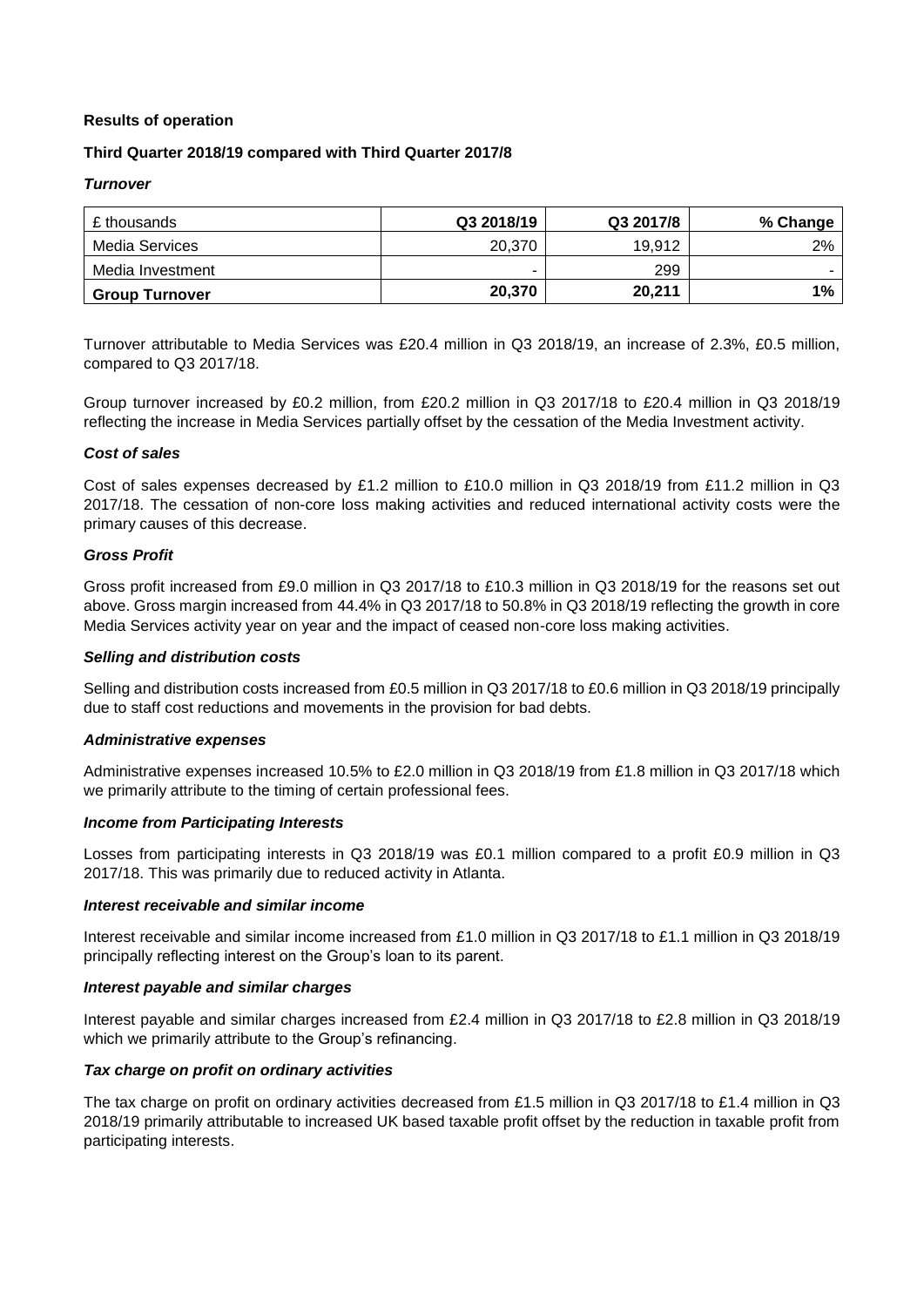## **Year to Date 2018/9 compared with Year to Date 2017/8**

### *Turnover*

| £ thousands           | <b>YTD 2018/19</b> | <b>YTD 2017/18</b> | % Change |
|-----------------------|--------------------|--------------------|----------|
| Media Services        | 63,554             | 60,530             | 5%       |
| Media Investment      | -                  | 1,954              |          |
| <b>Group Turnover</b> | 63,554             | 62,484             | 2%       |

Turnover attributable to the Media Services segment (after intersegmental elimination) increased by 5% to £63.6 million in YTD 2018/19 compared to £60.5 million in YTD 2017/18 which we primarily attribute to production facility rate card increases, production scheduling resulting in higher other production accommodation revenues, resale fee revenue following the resale of certain contracted bookings and a high volume of projects in Creative Services.

Turnover attributable to the Media Investment segment (before intersegmental elimination) reflects the cessation of the activities in this segment.

Group Turnover (after intersegmental elimination) increased 2% to £63.6 million in YTD 2018/19 from £62.5 million in YTD 2017/18 principally due to the factors set out above.

### *Cost of sales*

Cost of sales for YTD 2018/19 decreased by 7% to £31.1 million from £33.5 million in YTD 2017/18. The cessation of Media Investment and other non-core loss making activities was the primary cause of this decrease offset by increased costs relating to increased activity and the loss on disposal of certain assets impacted by the real estate optimisation programme.

### *Gross Profit*

Gross profit has increased from £29.0 million in YTD 2017/18 to £32.5 million in YTD 2018/19 for the reasons set out above.

Gross margin has increased from 46.4% in YTD 2017/18 to 51.1% in YTD 2018/19. The cessation of the Media Investment segment activity which was loss making at the gross profit level is the principal driver for the increased margin along with the cessation of other non-care loss making activities.

#### *Selling and distribution*

Selling and distribution costs in YTD 2018/19 decreased by £0.2 million, 13.4%, from £1.5 million in YTD 2017/18 to £1.3 million in YTD 2018/19 principally due to staff cost reductions and reduction in the provision for bad debts.

#### *Administrative expenses*

Administration expenses decreased by 7.7%, £0.5 million, in YTD 2018/19 versus YTD 2017/18, from £6.1 million in YTD 2017/18 to £5.6 million in YTD 2018/19, principally due to:

- i) a decrease of £1.3 million attributable to ceased activities, reduced staff costs and reduced professional fees.
- ii) movement in exceptional items relating to a one-off release of rent free accrual of £0.9 million in YTD 2017/18.

#### *Income from Participating Interests*

Losses from participating interests in YTD 2018/19 was £1.2 million compared to a profit £3.2 million in 2017/18. This was primarily due to reduced activity in Atlanta.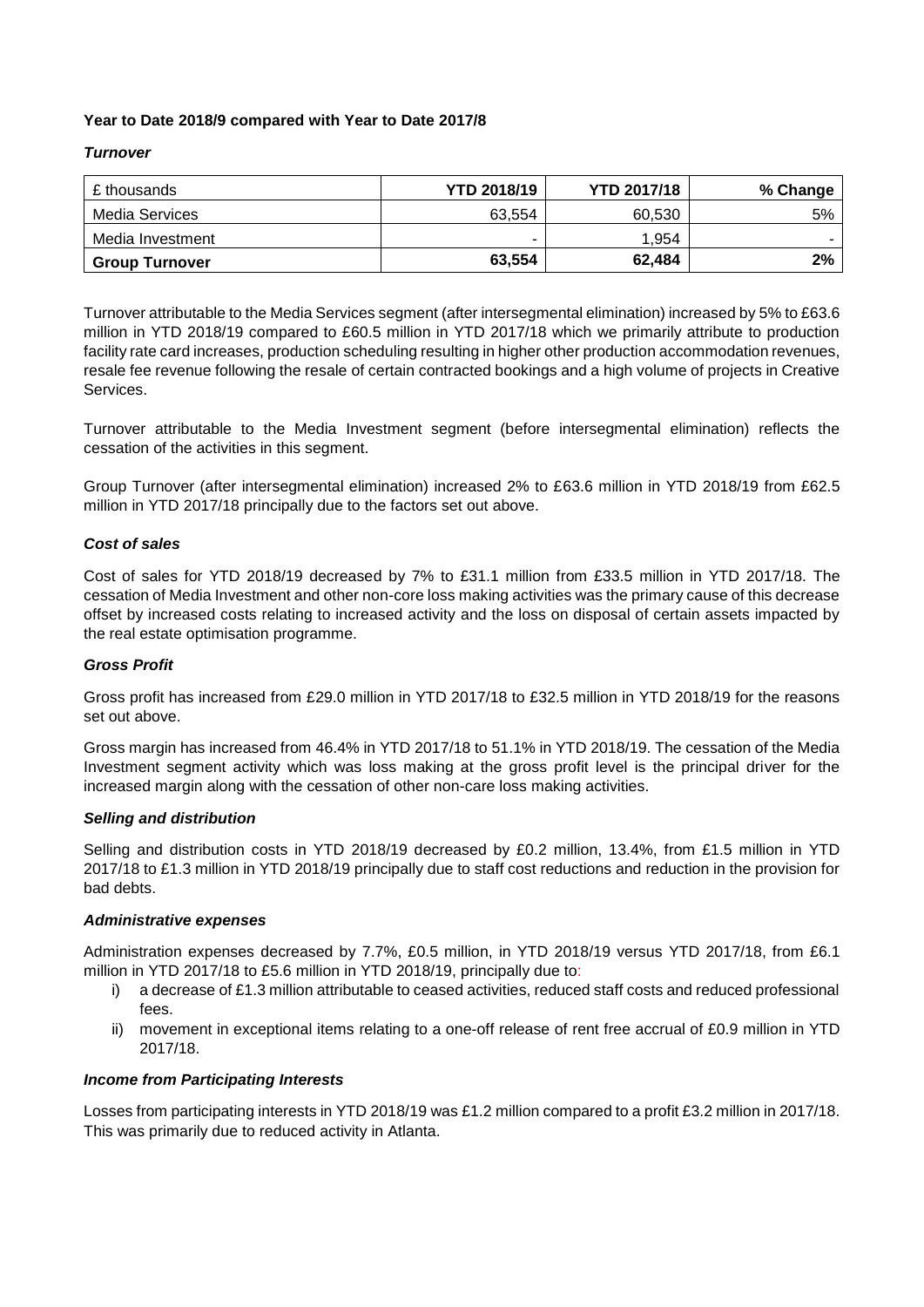#### *Interest receivable and similar income*

Interest receivable and similar income increased from £1.1 million in YTD 2017/18 to £4.3 million in YTD 2018/19 principally reflecting interest on the Group's loan to its parent.

### *Interest payable and similar charges*

Interest payable and similar charges increased from £3.3 million in YTD 2017/18 to £8.6 million in YTD 2018/19 which we primarily attribute to the Group's refinancing.

### *Tax (charge)/credit on profit on ordinary activities*

The tax charge on profit on ordinary activities decreased from £5.2 million in YTD 2017/18 to £4.0 million in YTD 2018/19 primarily attributable to increased UK based taxable profit offset by the reduction in taxable profit from participating interests.

### **Liquidity and capital resources**

### *Cash flow*

The cash balance at the end of Q3 2018/19 was £43.2 million compared to a balance of £40.2 million at the end of Q3 2017/18.

The cash outflow of £12.9 million in Q3 2018/19 decreased from an inflow of £26.2 million in Q3 2017/18 principally reflecting reduced cash inflow from operating activities due to a higher working capital outflow, increased capital expenditure as the Group commences the strategic improvement and expansion of its UK sites and the impact of the refinancing.

The cash inflow of £0.1 million in YTD 2018/19 decreased from an inflow of £11.8 million in YTD 2017/18 principally reflecting increased cash inflow from operating activities due to increased profit and a working capital inflow and reduced dividend payments which have been offset by higher capital expenditure and the impact of the refinancing.

#### *Net cash inflow from operating activities*

Net cash flow from operating activities decreased to a £0.4 million outflow in Q3 2018/19 from a £6.5 million inflow in Q3 2017/18. Movements in working capital due to the Group's payment and bookings structure, taxation payments and the timing of payments following the Groups refinancing are the principal factors.

Net cash inflow from operating activities increased to £22.7 million in YTD 2018/19 from £10.6 million in YTD 2017/18. Despite reduced profit before tax and increased interest and taxation payments movements in working capital have resulted in an increase.

### *Net cash outflow from investing activities*

Net cash outflow from investing activities increased to £12.3 million in Q3 2018/19 from £0.1 million in Q3 2017/18. This was principally driven by payments in relation to the Groups strategic initiatives and investments in Atlanta

Net cash outflow from capital expenditure increased to £21.3 million in YTD 2018/19 from £5.2 million in YTD 2017/18 for the reasons noted above.

### *Net cash inflow/outflow from financing*

Net cash flow from financing decreased to a £0.2 million outflow in Q3 2018/19 from a £19.7 million inflow in Q3 2017/18 due to the refinancing.

Net cash outflow from financing decreased to a £1.3 million outflow in YTD Q3 2018/19 from £6.4 million inflow in YTD Q3 2017/18 principally due to reduced dividend payments and the refinancing.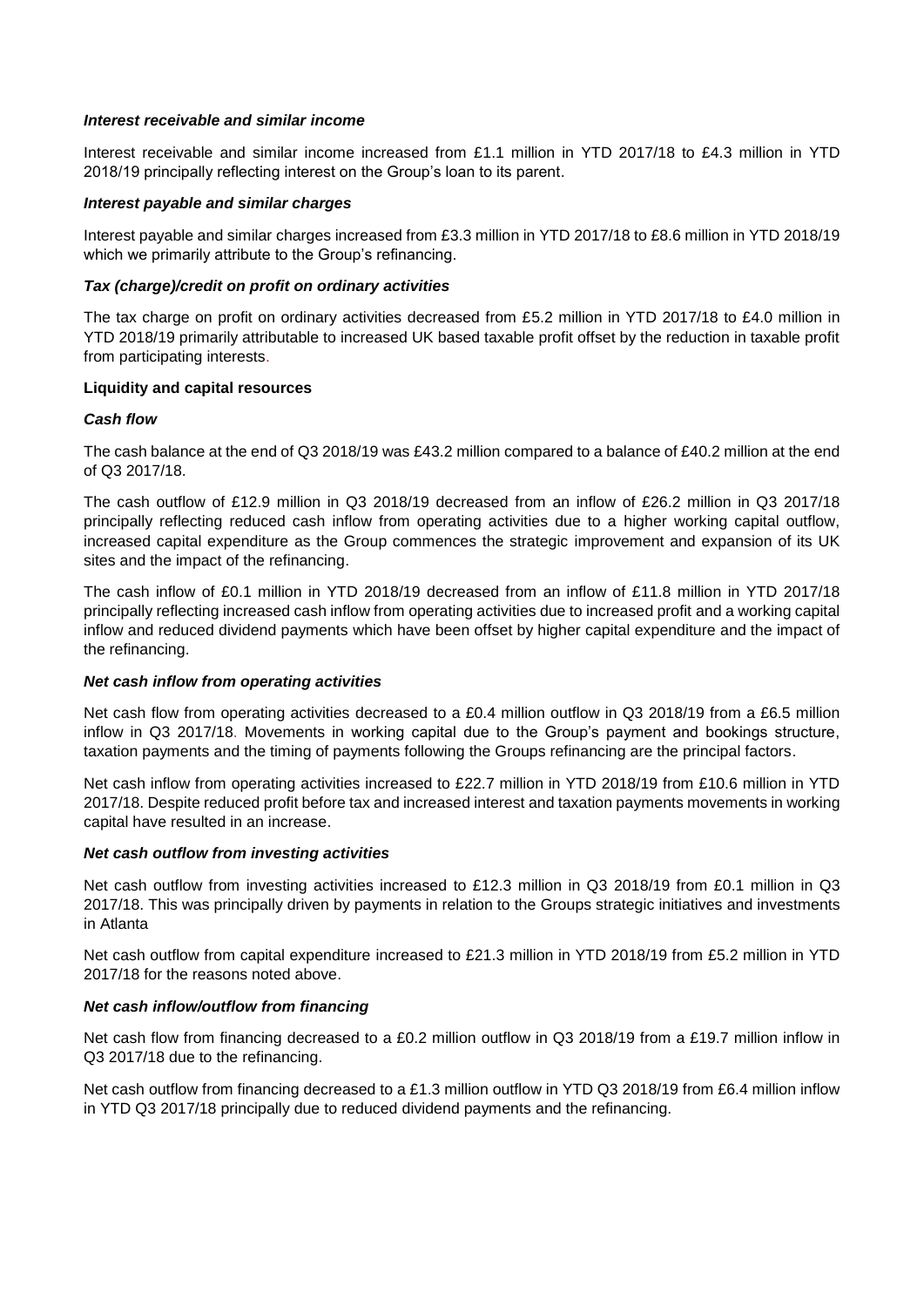# **Interim condensed consolidated financial statements**

Period ended 31 December 2018

Company Registration Number: 03889552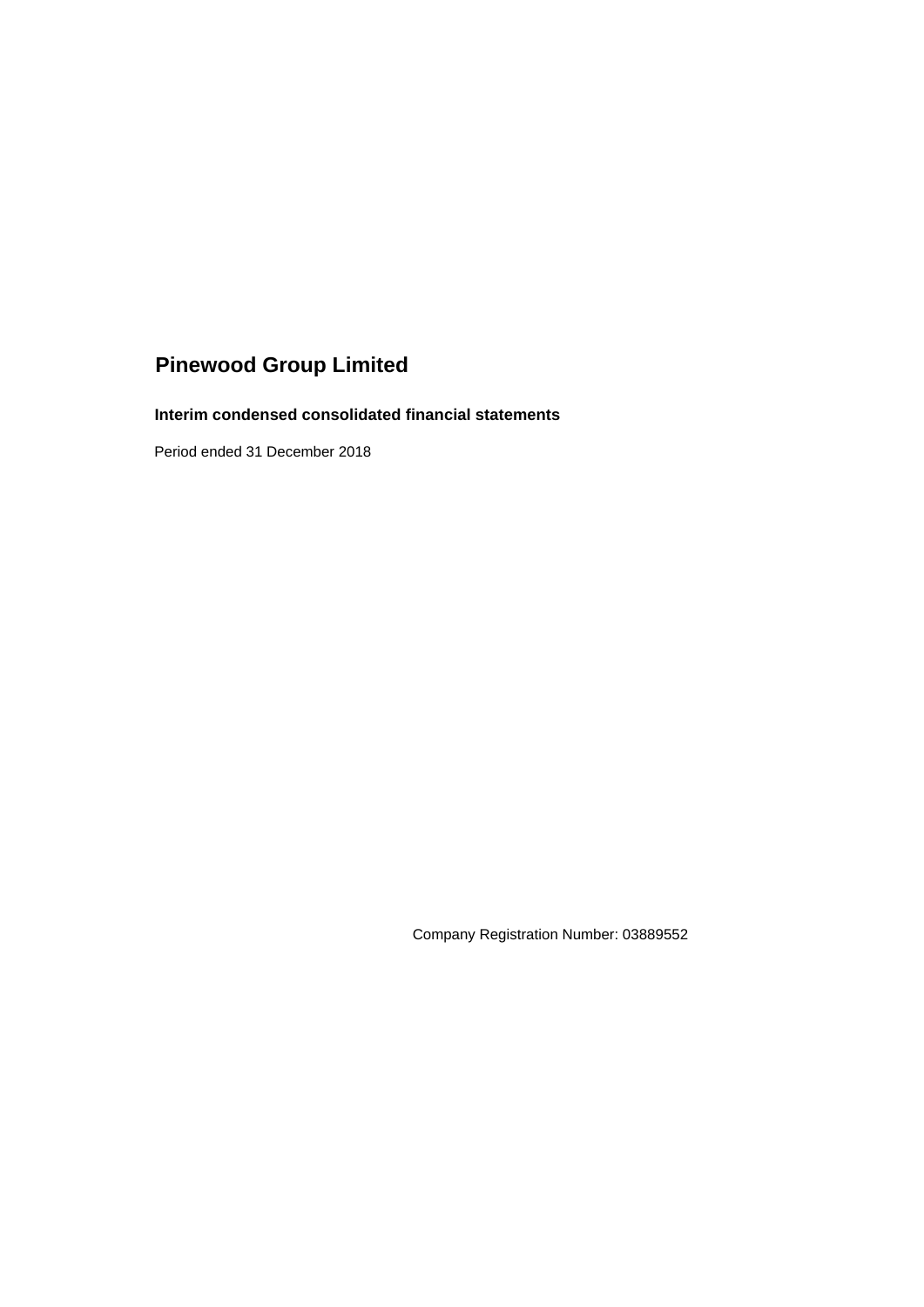#### **Condensed Group Statement of Comprehensive Income**

for the 9 months to 31 December 2018

|                                                                                  |                | 9 month period<br>ended 31 Dec 2018 | 9 month period<br>ended 31 Dec 2017 | Year ended<br>31 Mar 2018 |
|----------------------------------------------------------------------------------|----------------|-------------------------------------|-------------------------------------|---------------------------|
|                                                                                  | <b>Notes</b>   | £'000                               | £'000                               | £'000                     |
| <b>Turnover</b>                                                                  | $\mathbf{1}$   | 63,554                              | 62,484                              | 81,663                    |
| Cost of Sales                                                                    |                | (31, 058)                           | (33, 504)                           | (42, 933)                 |
| <b>Gross profit</b>                                                              |                | 32,496                              | 28,980                              | 38,730                    |
| Selling and distribution costs                                                   |                | (1, 336)                            | (1, 543)                            | (2, 118)                  |
| Administrative expenses<br>Recurring activities<br>Exceptional items             |                | (4,925)<br>(674)                    | (6, 212)<br>144                     | (7,668)<br>549            |
| Total administrative expenses                                                    |                | (5, 599)                            | (6,068)                             | (7, 119)                  |
| <b>Operating profit</b>                                                          |                | 25,561                              | 21,369                              | 29,493                    |
| Comprising:<br>Operating profit/(loss) from:<br>Media Services activities before |                |                                     |                                     |                           |
| exceptional items<br>Media Investment - film production                          |                | 26,295                              | 21,612                              | 29,849                    |
| companies                                                                        |                | (60)                                | (91)                                | (257)                     |
| Media Investment - other activities<br><b>Exceptional items</b>                  |                | (674)                               | (296)<br>144                        | (648)<br>549              |
|                                                                                  |                | 25,561                              | 21,369                              | 29,493                    |
| Income from<br>participating interests                                           |                | (1, 249)                            | 3,165                               | 3,064                     |
| Other interest receivable<br>and similar income                                  | $\overline{2}$ | 4,278                               | 1,141                               | 3,773                     |
| Interest payable and                                                             |                |                                     |                                     |                           |
| similar expenses                                                                 | 3              | (8,621)                             | (3,279)                             | (6,067)                   |
| Profit on ordinary activities before<br>taxation                                 |                | 19,969                              | 22,396                              | 30,263                    |
| Tax on profit on ordinary<br>activities                                          |                | (3,994)                             | (5, 225)                            | (5,905)                   |
| Profit on ordinary activities after<br>taxation                                  |                | 15,975                              | 17,171                              | 24,358                    |
| Other comprehensive income                                                       |                |                                     |                                     |                           |
| Exchange differences on translation of foreign operations<br>on consolidation    |                | 1,295                               | (402)                               | (554)                     |
| Total comprehensive income for the year                                          |                | 17,270                              | 16,769                              | 23,804                    |
|                                                                                  |                |                                     |                                     |                           |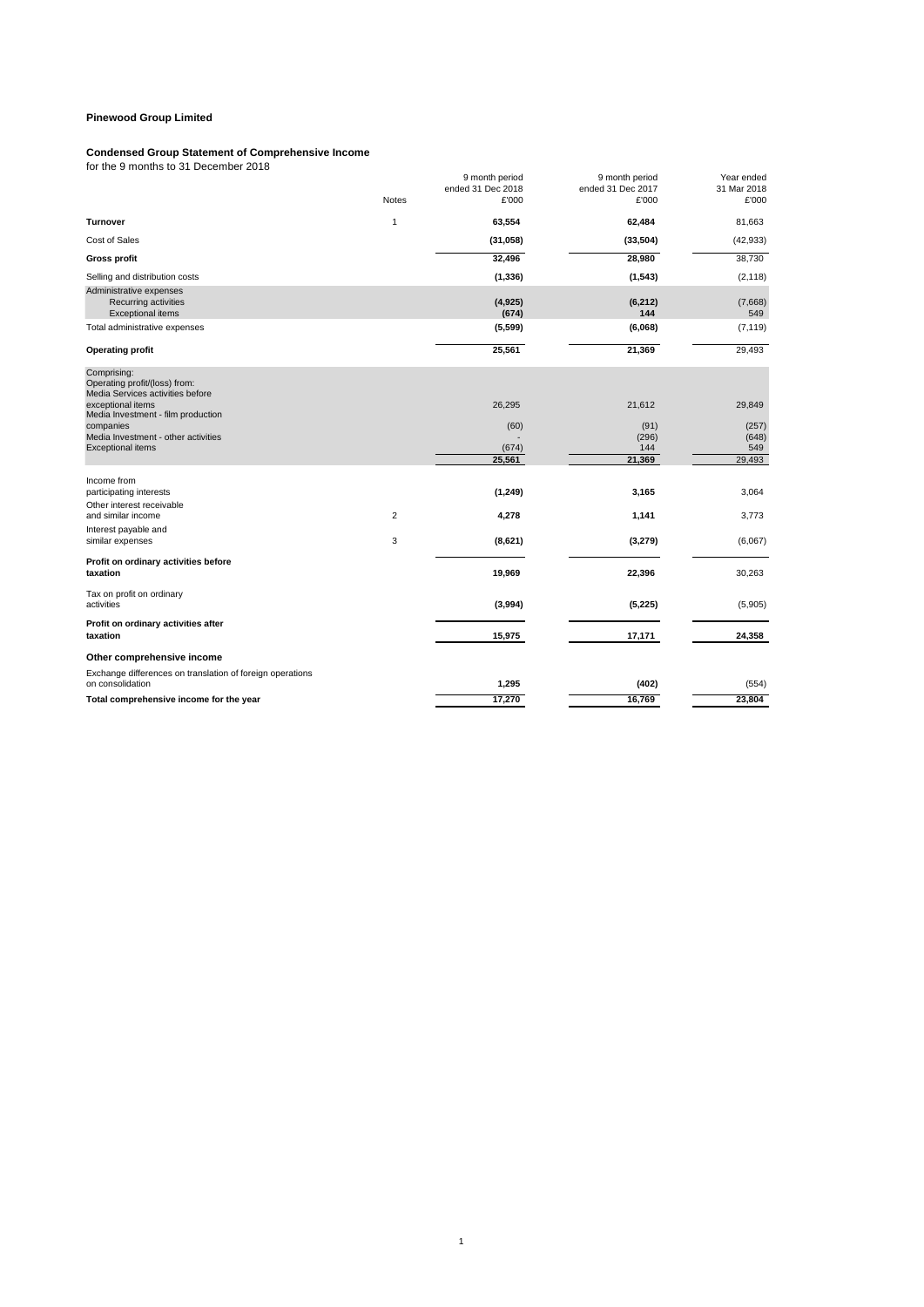#### **Condensed Group Statement of Financial Position**

| as at 30 December 2018                     |             |             |             |
|--------------------------------------------|-------------|-------------|-------------|
| <b>Notes</b>                               | 31 Dec 2018 | 31 Dec 2017 | 31 Mar 2018 |
|                                            | £'000       | £'000       | £'000       |
| <b>Assets</b>                              |             |             |             |
| <b>Non current assets</b>                  |             |             |             |
| Intangible assets                          | 3,501       | 4,062       | 3,924       |
| Property, plant and equipment<br>4         | 247,091     | 234,451     | 233,441     |
| Interests in joint ventures                | 13,772      | 11,123      | 10,971      |
| Other investments                          | 1,680       | 1,220       | 1,680       |
|                                            | 266,044     | 250,856     | 250,016     |
| <b>Current assets</b>                      |             |             |             |
| Inventories                                | 52          | 65          | 61          |
| Trade and other receivables:               |             |             |             |
| 5<br>Due within one year                   | 14,495      | 15,526      | 26,599      |
| 5<br>Due after more than one year          | 133,018     | 127,747     | 129,045     |
| 6<br>Cash and cash equivalents             | 43,173      | 40,214      | 43,043      |
|                                            | 190,738     | 183,552     | 198,748     |
| <b>Total assets</b>                        | 456.782     | 434,408     | 448,764     |
| <b>Equity and liabilities</b>              |             |             |             |
| $\overline{7}$<br>Share capital            | 5.741       | 5,741       | 5,741       |
| Share premium                              | 76,696      | 76,696      | 76,696      |
| Capital redemption reserve                 | 135         | 135         | 135         |
| Merger reserve                             | 348         | 348         | 348         |
| <b>Translation reserve</b>                 | 2,081       | 938         | 786         |
| Retained earnings                          | 81,252      | 58,090      | 65,277      |
| Total equity                               | 166,253     | 141,948     | 148,983     |
| <b>Non-current liabilities</b>             |             |             |             |
| 8<br>Interest-bearing loans and borrowings | 244,359     | 242,108     | 246,123     |
| Derivative financial instruments           | 1,752       | 3,028       | 1,781       |
| Deferred tax liabilities                   | 3,116       | 2.816       | 3,115       |
|                                            | 249,227     | 247,952     | 251,019     |
| <b>Current liabilities</b>                 |             |             |             |
| 9<br>Trade and other payables              | 41,302      | 44,508      | 48,762      |
|                                            | 41,302      | 44.508      | 48,762      |
| <b>Total liabilities</b>                   | 290,529     | 292,460     | 299,781     |

**Total liabilities** 290,529 292,460 299,781 **Total equity and liabilities** 448,764

2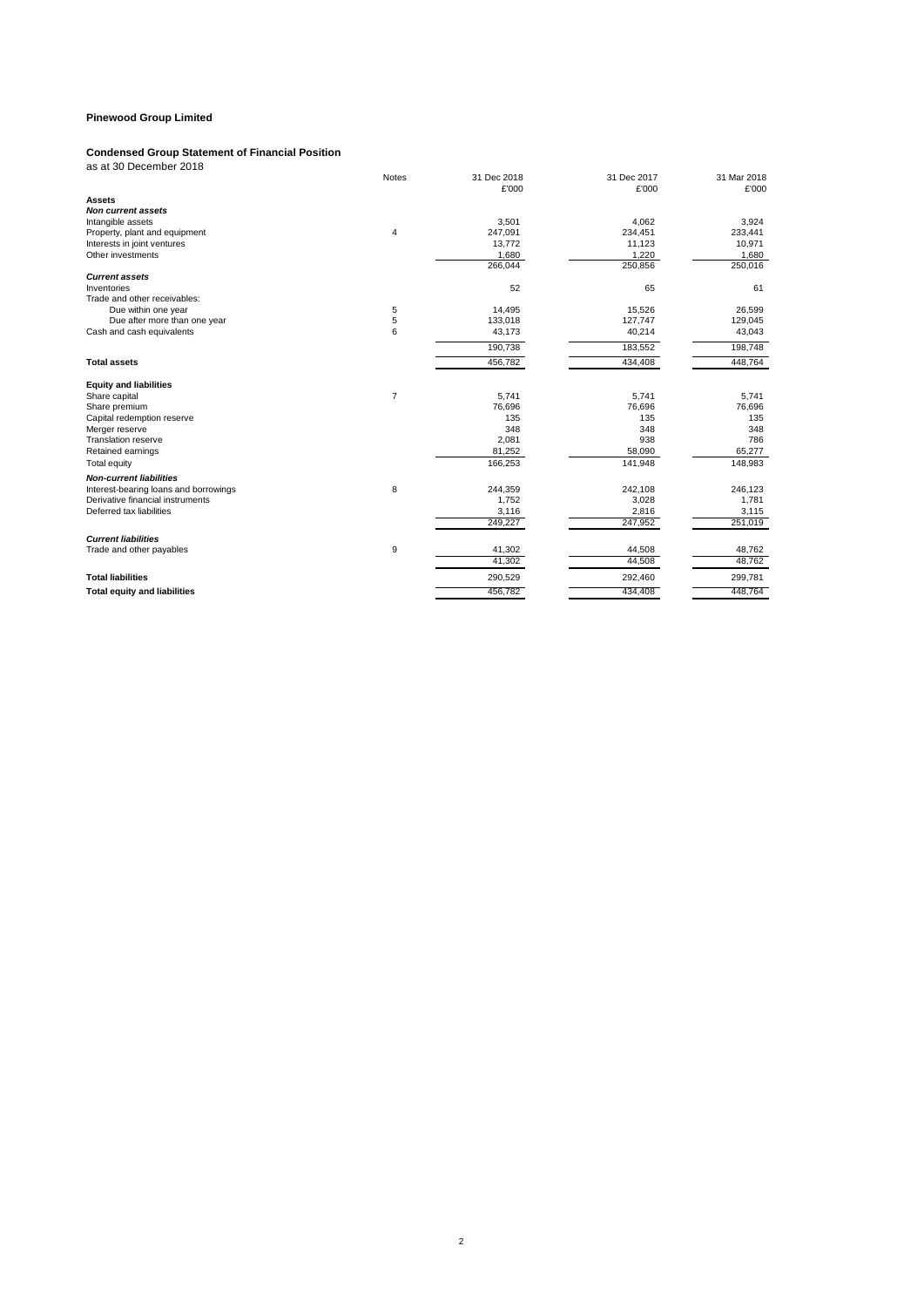#### **Condensed Group Statement of Cash Flows**

|                                                                                           | <b>Notes</b> | 31 Dec 2018<br>£'000 | 31 Dec 2017<br>£'000 | 31 Mar 2018<br>£'000 |
|-------------------------------------------------------------------------------------------|--------------|----------------------|----------------------|----------------------|
|                                                                                           |              |                      |                      |                      |
| Cash flow from operating activities:<br>Profit on ordinary activities before taxation     |              | 19,969               | 22,396               | 30,263               |
|                                                                                           |              |                      |                      |                      |
| Adjustments to reconcile profit on ordinary activities before taxation to net cash flows: |              |                      |                      |                      |
| Depreciation, impairment and amortisation                                                 |              | 6.923                | 6.992                | 9,371                |
| <b>Exceptional costs</b>                                                                  |              |                      | 27                   |                      |
| Loss on disposal of property, plant and equipment                                         |              | 944                  | 24                   | 54                   |
| Fair value adjustment on PMBS Holdings                                                    |              |                      |                      | (460)                |
| Income from participating interests<br>Interest receivable and similar income             | 2            | 1.249<br>(4,278)     | (3, 165)<br>(1, 141) | (3,064)<br>(3,773)   |
| Interest payable and similar charges                                                      | 3            | 8,621                | 3,279                | 6,067                |
| Cash flow from operating activities before changes in working capital                     |              | 33,428               | 28,412               | 38,458               |
|                                                                                           |              |                      |                      |                      |
| Decrease/(increase) in trade and other receivables<br>Decrease/(increase) in inventories  |              | 12,442<br>15         | 2,677<br>(12)        | (8, 156)<br>(8)      |
| (Decrease)/increase in trade and other payables                                           |              | (11, 125)            | (16, 531)            | (6,670)              |
| Cash generated from operations                                                            |              | 34,760               | 14,546               | 23,624               |
|                                                                                           |              |                      |                      |                      |
| Interest paid                                                                             |              | (9,935)<br>88        | (2,607)              | (2,587)<br>56        |
| Interest received<br>Corporation tax received in respect of FPC activity                  |              | 931                  |                      |                      |
| Corporation tax paid                                                                      |              | (3, 118)             | (1, 342)             | (2,809)              |
| Net cash flow from operating activities                                                   |              | 22.726               | 10.597               | 18.284               |
| Cash flow used in investing activities:                                                   |              |                      |                      |                      |
| Purchase of property, plant and equipment                                                 |              | (18, 343)            | (6,570)              | (7,736)              |
| Investment in joint ventures                                                              |              | (2,974)              | (264)                | (196)                |
| Repayment from joint ventures                                                             |              |                      | 1.629                | 1,533                |
| Loans made to parent undertakings                                                         |              |                      |                      | (127, 474)           |
| Net cash flow used in investing activities                                                |              | (21, 317)            | (5,205)              | (133, 873)           |
|                                                                                           |              |                      |                      |                      |
| Cash flow from financing activities:                                                      |              |                      |                      |                      |
| Dividends paid                                                                            |              |                      | (11,950)             | (11,950)             |
| Proceeds from issue of loan notes                                                         |              |                      | 250,000              | 250,000              |
| Repayment of asset financing obligations                                                  |              | (549)                | (582)                | (870)                |
| Proceeds from asset financing<br>Repayment of bank borrowings                             |              |                      | (100,000)            |                      |
|                                                                                           |              |                      |                      | (100,000)            |
| Issue loan to parent                                                                      |              |                      | (127, 474)           |                      |
| Payment of loan issue fees                                                                |              | (730)                | (3,636)              | (7,012)              |
| Net cash flow from financing activities                                                   |              | (1, 279)             | 6,358                | 130,168              |
| Net increase in cash and cash equivalents                                                 |              | 130                  | 11,750               | 14,579               |
| Cash and cash equivalents at the start of the year                                        |              | 43,043               | 28,464               | 28,464               |
| Cash and cash equivalents at the end of the year                                          | 6            | 43,173               | 40,214               | 43,043               |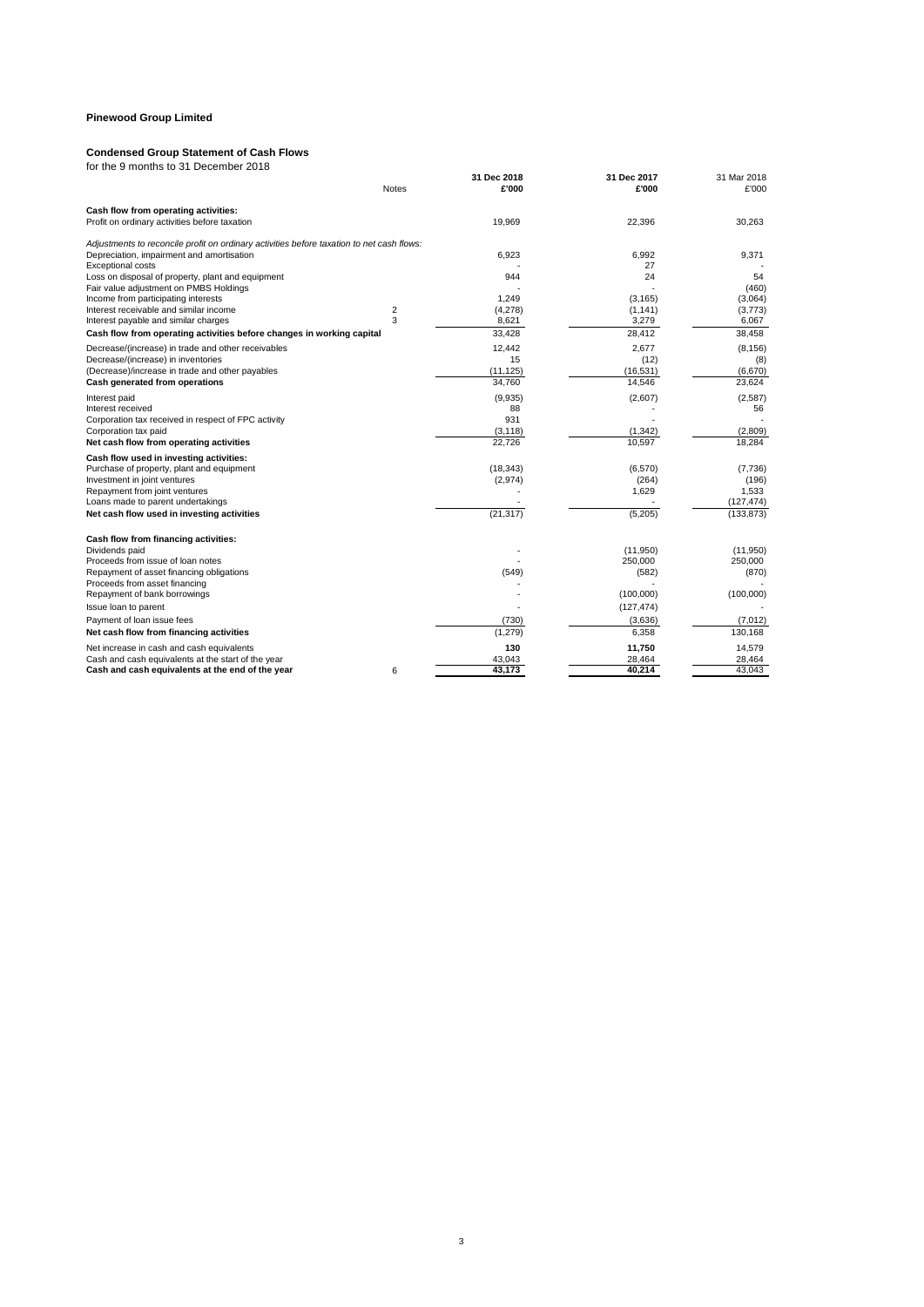#### **Condensed Reconciliation of Movement in Net Debt**

| for the 9 months to 31 December 2018              | 31 Dec 2018<br>£'000 | 31-Dec-17<br>£'000 | 31 Mar 2018<br>£'000 |
|---------------------------------------------------|----------------------|--------------------|----------------------|
| Increase in cash and cash equivalents             | 130                  | 11.750             | 14,579               |
| Repayments of bank borrowings                     |                      | 100.000            | 100,000              |
| Proceeds from bank borrowings                     |                      |                    |                      |
| Proceeds from issue of loan notes                 |                      | (250,000)          | (250,000)            |
| Repayments of loan note interest                  |                      |                    |                      |
| Repayments of asset financing obligations         | 492                  | 582                | 780                  |
| Loan issue costs                                  |                      | 8.999              | 7,643                |
| Amortisation of Ioan issue costs                  |                      | (623)              | (438)                |
| Movement on loan notes                            | 1,270                |                    | (3,042)              |
| Movement in net debt                              | 1,893                | (129, 292)         | (130, 478)           |
| Net debt at the start of the year                 | (203,080)            | (72,602)           | (72,602)             |
| Net debt at the end of the period                 | (201, 187)           | (201, 894)         | (203,080)            |
| Net debt at end of year excluding restricted cash | (202, 230)           | (202, 376)         | (203, 470)           |

#### **Condensed Group Statement of Changes in Equity**

for the 9 months to 31 December 2018

|                                                                            | £'000          | £'000  | Share capital Share premium Translation reserve<br>£'000 | Other reserves<br>£'000 | Retained<br>earnings<br>£'000 | <b>Total equity</b><br>£'000 |
|----------------------------------------------------------------------------|----------------|--------|----------------------------------------------------------|-------------------------|-------------------------------|------------------------------|
| At 01 April 2017                                                           | 5,741          | 76,696 | 1,340                                                    | 483                     | 52,869                        | 137,129                      |
| Profit for the year                                                        |                |        |                                                          |                         | 24,358                        | 24,358                       |
| Translation reserve movement<br>Total comprehensive income for the<br>year |                |        | (554)<br>(554)                                           |                         | 24,358                        | (554)<br>23,804              |
| <b>Equity Dividends</b>                                                    |                |        |                                                          |                         | (11,950)                      | (11, 950)                    |
| At 31 March 2018                                                           | 5,741          | 76,696 | 786                                                      | 483                     | 65,277                        | 148,983                      |
| At 01 April 2018                                                           | 5,741          | 76,696 | 786                                                      | 483                     | 65,277                        | 148,983                      |
| Profit for the period<br>Translation reserve movement                      | $\overline{a}$ |        | 1,295                                                    |                         | 15,975                        | 15,975<br>1,295              |
| Total comprehensive income for the<br>period                               |                |        | 1.295                                                    |                         | 15,975                        | 17.270                       |
| Equity dividends                                                           |                |        |                                                          |                         |                               |                              |
| At 31 December 2018                                                        | 5,741          | 76,696 | 2,081                                                    | 483                     | 81,252                        | 166,253                      |
| At 01 April 2016                                                           | 5,741          | 76,696 |                                                          | 483                     | 42,876                        | 125,796                      |
| Profit for the year                                                        |                |        |                                                          |                         | 13,607                        | 13,607                       |
| Translation reserve movement<br>Total comprehensive income for the         |                |        | 1,340                                                    |                         |                               | 1,340                        |
| year                                                                       |                |        | 1,340                                                    | $\ddot{\phantom{1}}$    | 13,607                        | 14,947                       |
| <b>Equity Dividends</b>                                                    |                |        |                                                          |                         | (3,614)                       | (3,614)                      |
| At 31 March 2017                                                           | 5,741          | 76,696 | 1,340                                                    | 483                     | 52,869                        | 137,129                      |
| At 01 April 2017                                                           | 5,741          | 76,696 | 1,340                                                    | 483                     | 52,869                        | 137,129                      |
| Profit for the year<br>Translation reserve movement                        |                |        | (402)                                                    |                         | 17,171                        | 17,171<br>(402)              |
| Total comprehensive income for the<br>year                                 |                |        | (402)                                                    |                         | 17,171                        | 16,769                       |
| Equity dividends                                                           |                |        |                                                          |                         | (11,950)                      | (11,950)                     |
| At 31 December 2017                                                        | 5.741          | 76,696 | 938                                                      | 483                     | 58,090                        | 141,948                      |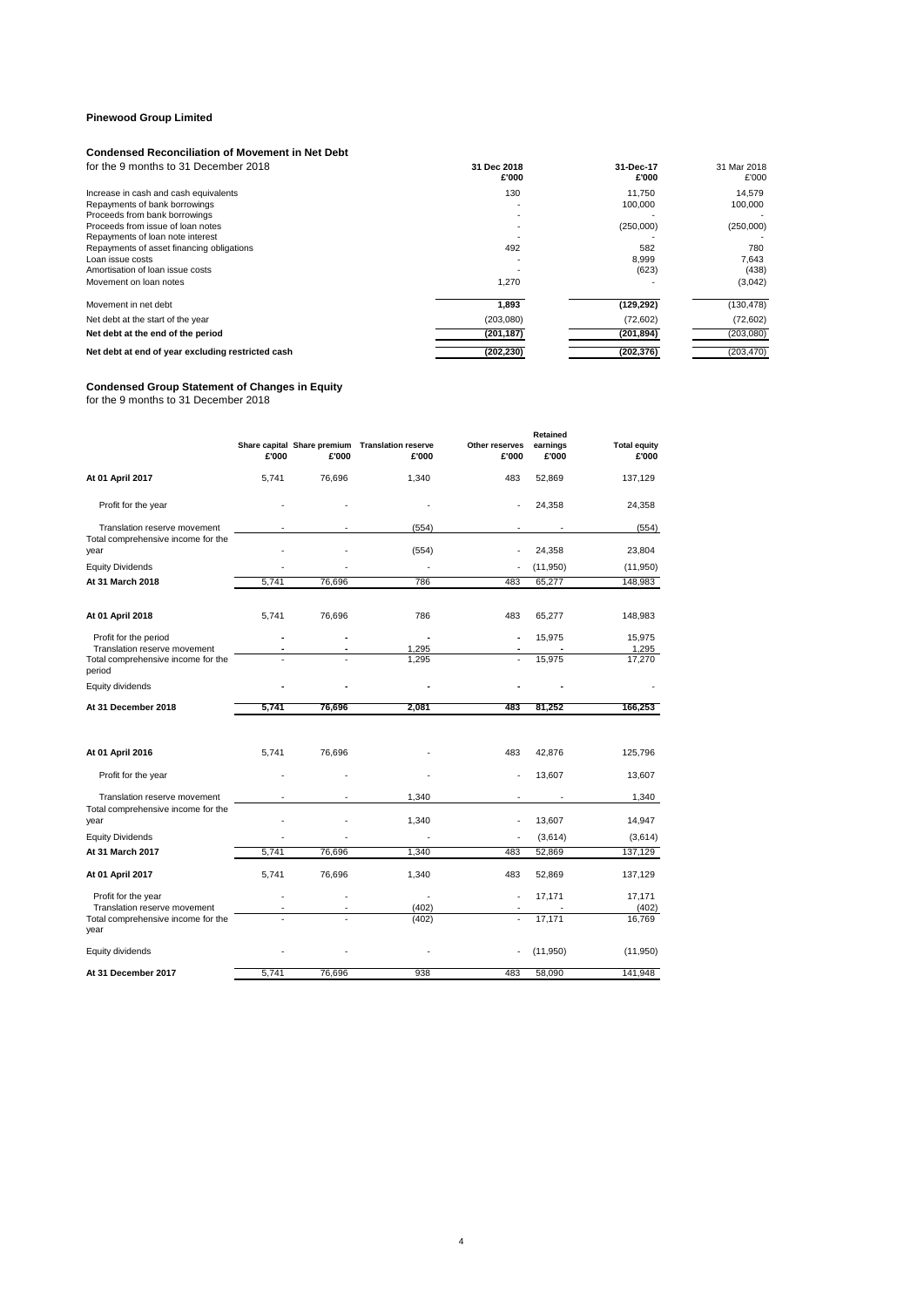**Notes to the Condensed Consolidated Financial Statements (continued)** for the period ended 31 December 2018

#### **1 Turnover and segment information**

#### **Turnover by operating segment**

The Group identifies its operating segments based on a combination of factors, including the nature and type of service provided and<br>differences in regulatory environment. Operating segments are aggregated where there is a reporting provided to the chief operating decision maker.

The Group has determined it has two reportable segments, Media Services, which provides studio and related services to the film,<br>television and wider creative industries, and Media Investment, which provides content invest the film industry.

|                                                           | 9 month period<br>ended 31 Dec<br>2018<br>£'000 | 9 month period<br>ended 31 Dec<br>2017<br>£'000 | Year ended<br>30 Mar 2018<br>2018<br>£'000 |
|-----------------------------------------------------------|-------------------------------------------------|-------------------------------------------------|--------------------------------------------|
| Turnover by segment<br>Media services<br>Media investment | 63,554<br>$\overline{\phantom{a}}$              | 60.823<br>1.954                                 | 79,979<br>1,973                            |
| <b>Total segmental turnover</b>                           | 63,554                                          | 62,777                                          | 81,952                                     |
| Intersegment elimination                                  | $\blacksquare$                                  | (293)                                           | (289)                                      |
| Group turnover                                            | 63,554                                          | 62,484                                          | 81,663                                     |

#### **2 Interest receivable and similar income**

|   |                                                          | 9 month period  | 9 month period | Year ended |
|---|----------------------------------------------------------|-----------------|----------------|------------|
|   |                                                          | ended 31 Dec    | ended 31 Dec   | 31 March   |
|   |                                                          | 2018            | 2017           | 2018       |
|   |                                                          | £'000           | £'000          | £'000      |
|   | On financial assets measured at amortised cost:          |                 |                |            |
|   | Interest receivable from joint ventures                  |                 |                | 30         |
|   | Loan interest receivable                                 | 4,160           | 438            | 1,781      |
|   | Bank interest receivable                                 | 88              | 44             | 56         |
|   |                                                          | 4,248           | 482            | 1,867      |
|   | On financial assets measured at fair value:              |                 |                |            |
|   | Fair value movements of derivative financial instruments | 30              | 659            | 1,906      |
|   |                                                          | 4,278           | 1.141          | 3.773      |
| 3 | Interest payable and similar charges                     |                 |                |            |
|   |                                                          | 9 month period  | 9 month period | Year ended |
|   |                                                          | ended 31 Dec    | ended 31 Dec   | 31 March   |
|   |                                                          |                 |                |            |
|   |                                                          | 2018            | 2017           | 2018       |
|   |                                                          | £'000           | £'000          | £'000      |
|   | On financial instruments measured at amortised cost:     |                 |                |            |
|   | Bank loan and overdraft interest                         | 259             | 1,489          | 1,683      |
|   | Loan interest payable                                    | 7,792           | 457            | 3,042      |
|   | Finance fee amortisation                                 |                 | 623            | 438        |
|   |                                                          | 8,051           | 2,569          | 5,163      |
|   | On financial instruments measured at fair value:         |                 |                |            |
|   | Interest rate hedging                                    | 498             | 625            | 813        |
|   | Fair value movements of derivative financial instruments |                 |                |            |
|   |                                                          | 498             | 625            | 813        |
|   | Not on financial instruments:                            |                 |                |            |
|   | Finance lease interest                                   | 47              | 70             | 90         |
|   | Other interest paid                                      | 25              | 15             | 1          |
|   |                                                          | $\overline{72}$ | 85             | 91         |
|   |                                                          | 8.621           | 3.279          | 6.067      |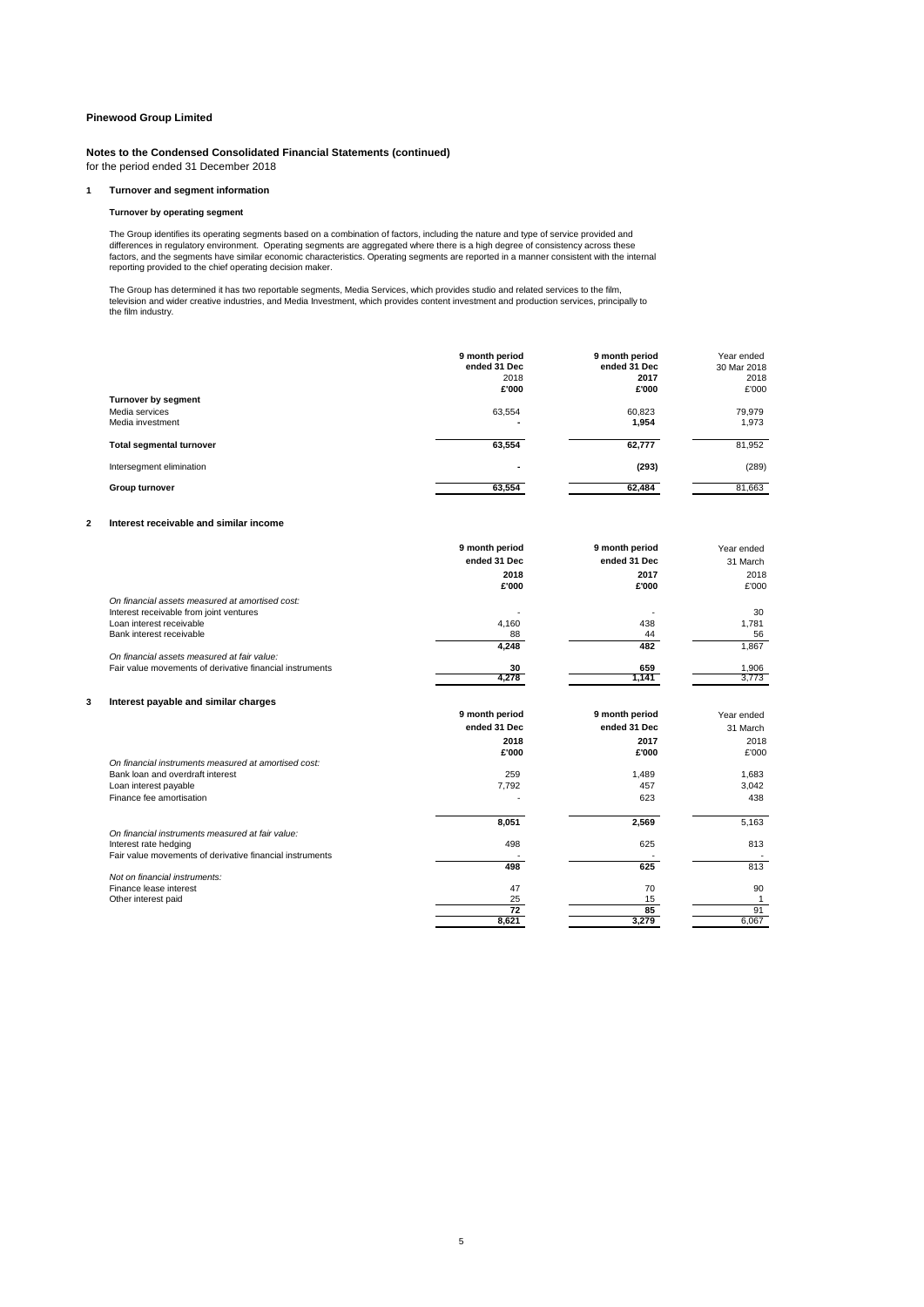#### **Notes to the Condensed Consolidated Financial Statements (continued)** for the period ended 31 December 2018

#### **4 Property, plant and equipment**

|   |                                                                                    | <b>Freehold land</b><br>and buildings<br>£'000 | Lease-hold<br>improve-ments<br>£'000 | Fixtures, fittings construc<br>and equipment<br>£'000 | <b>Assets</b><br>under<br>tion<br>£'000 | Total<br>£'000                |              |
|---|------------------------------------------------------------------------------------|------------------------------------------------|--------------------------------------|-------------------------------------------------------|-----------------------------------------|-------------------------------|--------------|
|   | Cost                                                                               |                                                |                                      |                                                       |                                         |                               |              |
|   | At 31 March 2017                                                                   | 251,389                                        | 179                                  | 42,718                                                | 8,787                                   | 303,073                       |              |
|   | <b>Additions</b>                                                                   | 3,114                                          | 24                                   | 1,766                                                 | 133                                     | 5,037                         |              |
|   | Reclassification                                                                   | 1,213                                          |                                      | 7,897                                                 | (8,656)                                 | 454                           |              |
|   | <b>Disposals</b><br>At 31 December 2017                                            | (75)<br>255,641                                | (12)<br>192                          | 113<br>52,494                                         | 264                                     | 26<br>308,591                 |              |
|   |                                                                                    | 136                                            | (12)                                 | 86                                                    | 1,039                                   | 1,249                         |              |
|   | Additions<br>Reclassification                                                      | 7,277                                          |                                      | (7, 731)                                              |                                         | (454)                         |              |
|   | <b>Revaluations</b>                                                                |                                                | ÷,                                   | $\overline{\phantom{a}}$                              | $\overline{\phantom{a}}$                | $\sim$                        |              |
|   | <b>Disposals</b>                                                                   | (85)                                           |                                      | (18)                                                  |                                         | (103)                         |              |
|   | At 31 March 2018                                                                   | 262,969                                        | 179                                  | 44,831                                                | 1,303                                   | 309,282                       |              |
|   | <b>Additions</b>                                                                   | 4,841                                          |                                      | 2,025                                                 | 14,279                                  | 21,145                        |              |
|   | Reclassification                                                                   |                                                |                                      |                                                       |                                         |                               |              |
|   | Revaluations                                                                       |                                                |                                      | ÷.                                                    | ÷.                                      |                               |              |
|   | <b>Disposals</b>                                                                   | (1,025)                                        | (179)                                | (376)                                                 |                                         | (1,580)                       |              |
|   | At 31 December 2018                                                                | 266,785                                        | 0                                    | 46,480                                                | 15,582                                  | 328,847                       |              |
|   |                                                                                    |                                                |                                      |                                                       |                                         |                               |              |
|   | <b>Depreciation</b>                                                                |                                                |                                      |                                                       |                                         |                               |              |
|   | At 31 March 2017                                                                   | 38,597                                         | 20                                   | 28,436                                                |                                         | 67,053                        |              |
|   | Provided during the period                                                         | 4,612                                          | 8                                    | 2,013<br>8,216                                        |                                         | 6,633<br>456                  |              |
|   | Reclassification<br><b>Disposals</b>                                               | (7, 757)<br>(9)                                | (3)                                  | $\overline{7}$                                        |                                         | (2)                           |              |
|   | At 31 December 2017                                                                | 35,443                                         | 25                                   | 38,672                                                | $\sim$                                  | 74,140                        |              |
|   | Provided during the period                                                         | 1,532                                          | 2                                    | 644                                                   |                                         | 2,178                         |              |
|   | Reclassification                                                                   | 7,755                                          | 3                                    | (8, 216)                                              |                                         | (458)                         |              |
|   | <b>Disposals</b>                                                                   |                                                | (4)                                  | (15)                                                  |                                         | (19)                          |              |
|   | At 31 March 2018                                                                   | 44,730                                         | 26                                   | 31,085                                                | $\sim$                                  | 75,841                        |              |
|   | Provided during the period                                                         | 4,585                                          | $6\overline{6}$                      | 1,911                                                 | ÷,                                      | 6,502                         |              |
|   | <b>Disposals</b>                                                                   | (351)                                          | (32)                                 | (204)                                                 |                                         | (587)                         |              |
|   | At 31 December 2018                                                                | 48,964                                         | $\overline{\phantom{a}}$             | 32,792                                                | $\overline{\phantom{a}}$                | 81,756                        |              |
|   | Net book value<br>At 31 December 2018<br>At 31 December 2017<br>At 31 March 2018   | 217,821<br>220,198<br>218,239                  | 0<br>167<br>153                      | 13,688<br>13,822<br>13,746                            | 15,582<br>264<br>1,303                  | 247,091<br>234,451<br>233,441 |              |
| 5 | Trade and other receivables                                                        |                                                |                                      | 9 month period                                        |                                         | 9 month period                | Year ended   |
|   |                                                                                    |                                                |                                      | ended 31 Dec                                          |                                         | ended 31 Dec                  | 31 March     |
|   |                                                                                    |                                                |                                      | 2018                                                  |                                         | 2017                          | 2018         |
|   |                                                                                    |                                                |                                      | £'000                                                 |                                         | £'000                         | £'000        |
|   | Amount falling due within one year:                                                |                                                |                                      |                                                       |                                         |                               |              |
|   | Trade receivables - Media services                                                 |                                                |                                      | 7,992                                                 |                                         | 8,083                         | 21,118       |
|   | Trade receivables - Film production companies                                      |                                                |                                      | 34<br>4,192                                           |                                         | 40<br>4,665                   | 105<br>2,638 |
|   | Prepayments and other receivables<br>Loan notes receivable                         |                                                |                                      | 2,277                                                 |                                         | 2,738                         | 2,738        |
|   | Corporation tax receivable                                                         |                                                |                                      |                                                       |                                         |                               |              |
|   |                                                                                    |                                                |                                      | 14,495                                                |                                         | 15,526                        | 26,599       |
|   |                                                                                    |                                                |                                      |                                                       |                                         |                               |              |
|   | Amount falling due after more than one year:<br>Loans due from parent undertakings |                                                |                                      | 133.018                                               |                                         | 127.747                       | 129.045      |
|   |                                                                                    |                                                |                                      | 133,018                                               |                                         | 127,747                       | 129,045      |
|   |                                                                                    |                                                |                                      |                                                       |                                         |                               |              |

**147,513** 143,273 155,644